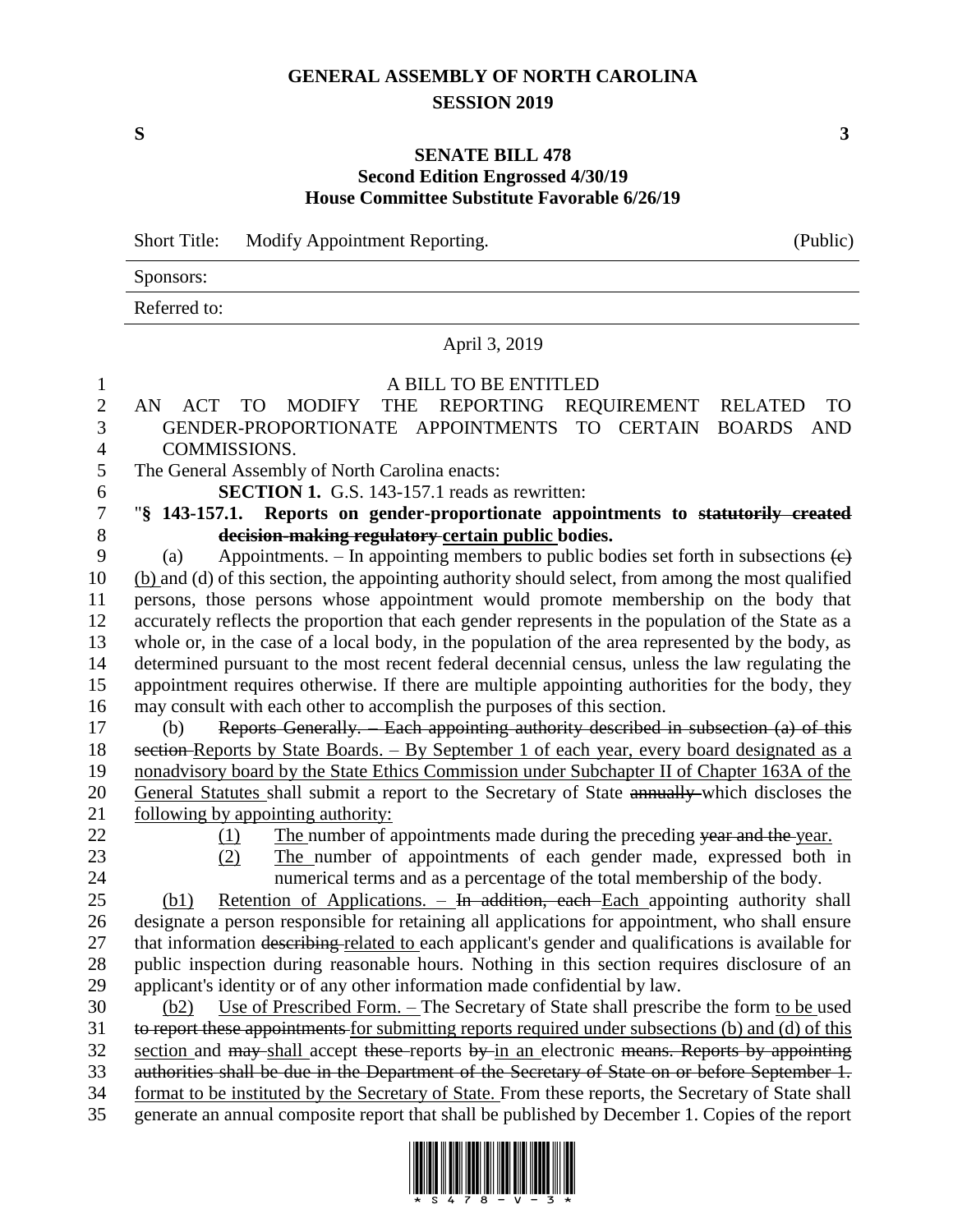## **General Assembly Of North Carolina Session 2019 Session 2019**  shall be submitted to the Governor, the Speaker of the House of Representatives, and the President Pro Tempore of the Senate. (c) State Reporting. – Each State appointing authority that makes appointments to a 4 statutorily created public body, however denominated, except those having only advisory authority, shall file a report with the Secretary of State as prescribed in subsection (b) of this section. The Secretary shall submit to the Governor, the Speaker of the House of Representatives, and the President Pro Tempore by July 1 of each year the names of all State bodies that an appointing authority must report on pursuant to this section. 9 (d) Reporting by Local Units of Government. – In those cases where a county or a city is 10 the appointing authority, By September 1 of each year and with regard to each local board listed in this subsection, the reporting information required by subsection (b) of this section shall be submitted on behalf of the appointing authority to the Secretary of State by the clerk of that 13 appointing authority. Appointments to each of the following local, municipal, or county public bodies, or to public bodies local boards, whether established by State law or local decision, or 15 appointments to those local boards having equivalent functions, however denominated that have 16 the functions of the following public bodies, named or denominated, must be reported: (1) City or county ABC board, or local board created pursuant to G.S. 18B-703. (2) Adult Care Home Community Advisory Committee. (3) Airport Authority. (4) Community Child Protection Team or a Child Fatality Prevention Team. (5) Civil Service Board or similarly named board established by local act. 22 (6) Community Relations Committee. 23 (7) Council of Governments. (8) Criminal Justice Partnership Task Force. (9) Emergency Planning Committee. (10) Board of Equalization and Review. 27 (11) Local Board of Health. 28 (12) Hospital Authority. (13) Housing Authority. (14) Human Relations Commission. (15) County Industrial Facilities and Pollution Control Financing Authority. (16) Juvenile Crime Prevention Council. (17) Library Board of Trustees. (18) Community College Board of Trustees. (19) Economic development commission. (20) Area mental health, developmental disabilities, and substance abuse board. (21) Adult care home community advisory committee. (22) Local partnership for children. (23) Planning Board. (24) Recreation Board. (25) County board of social services. (26) A public transportation authority created pursuant to Article 25 of Chapter 160A of the General Statutes, a regional public transportation authority created pursuant to Article 26 of Chapter 160A of the General Statutes, or a regional transportation authority created pursuant to Article 27 of Chapter 160A of the General Statutes. (27) Local tourism development authority. (28) Water and sewer authority. (29) Workforce Development Board. (30) Zoning Board of Adjustment.

(31) Planning and Zoning Board.